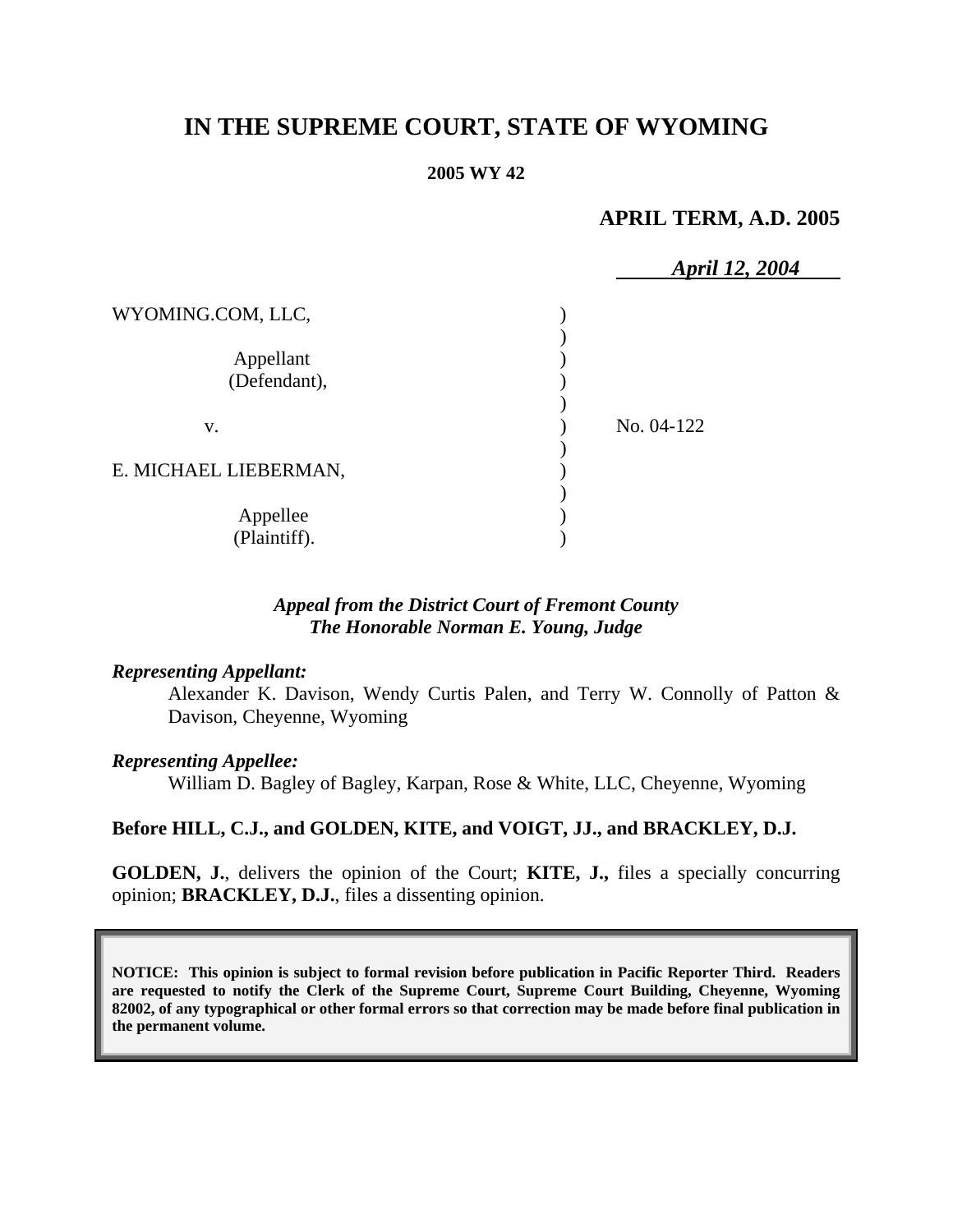#### **GOLDEN**, Justice.

[¶1] This is the third appeal generated from this litigation. After *Lieberman v. Wyoming.com LLC*, 2004 WY 1, 82 P.3d 274 (Wyo. 2004) ("*Lieberman II*") was published, both parties filed with the district court their respective versions of a final order. The district court ultimately decided to adopt the order presented by E. Michael Lieberman. Wyoming.com LLC ("Wyoming.com"<sup>1</sup>) is appealing the content of the order entered by the district court. Wyoming.com protests that the order of the district court does not properly reflect the holdings of this Court in *Lieberman II*. Finding that the order of the district court does not substantially comply with the decision and mandate of this Court in *Lieberman II*, we reverse and remand with directions.

# **ISSUE**

[¶2] Wyoming.com requests this Court to review whether the district court's order on remand substantially complies with the mandate and opinion of this Court in *Lieberman II*.

# **FACTS**

[¶3] Lieberman was a member of Wyoming.com. He withdrew as a member but not as an equity interest holder. Because the parties could not agree upon the financial consequences of Lieberman's withdrawal as a member, Wyoming.com filed a petition for a declaratory judgment requesting the district court determine the financial rights and obligations of the parties, if any, upon the withdrawal of a member. Upon review, this Court determined that Lieberman retained his ownership interest in Wyoming.com despite his withdrawal as a member. The operating agreements presented to this Court revealed that the parties never agreed that a buyout would be required when a member withdrew. The governing Wyoming statutes contain no provision that might fill this gap and provide for a buyout upon the withdrawal of a member. Given this void, *Lieberman II* held that there are no further rights or obligations that can be judicially declared with regard to the equity interest of Lieberman beyond the fact that Lieberman retains his equity interest.

[¶4] Upon remand, both parties submitted respective drafts of a final order for the action. Eventually, the district court entered the following order, as drafted by Lieberman:<sup>2</sup>

> The above cause having been appealed and reversed in Lieberman v. Wyoming.Com, 2004 WY.1 [sic] decided on January 13, 2004 and on January 28, 2004 remanded with

<sup>&</sup>lt;sup>1</sup> Wyoming.com requests this Court refer to it as Wyoming.com LLC in order to distinguish it from Wyoming.com, a Wyoming corporation, into which Wyoming.com LLC has allegedly merged. Wyoming.com Inc. has not been made a party to these proceedings. The only party of record is Wyoming.com LLC. Therefore, there is no need to make the distinction requested by Wyoming.com LLC.

<sup>2</sup> The caption of the order inadvertently became inverted, *e.g.,* Lieberman v. Wyoming.com LLC instead of Wyoming.com LLC v. Lieberman. We assume this oversight will be corrected upon remand.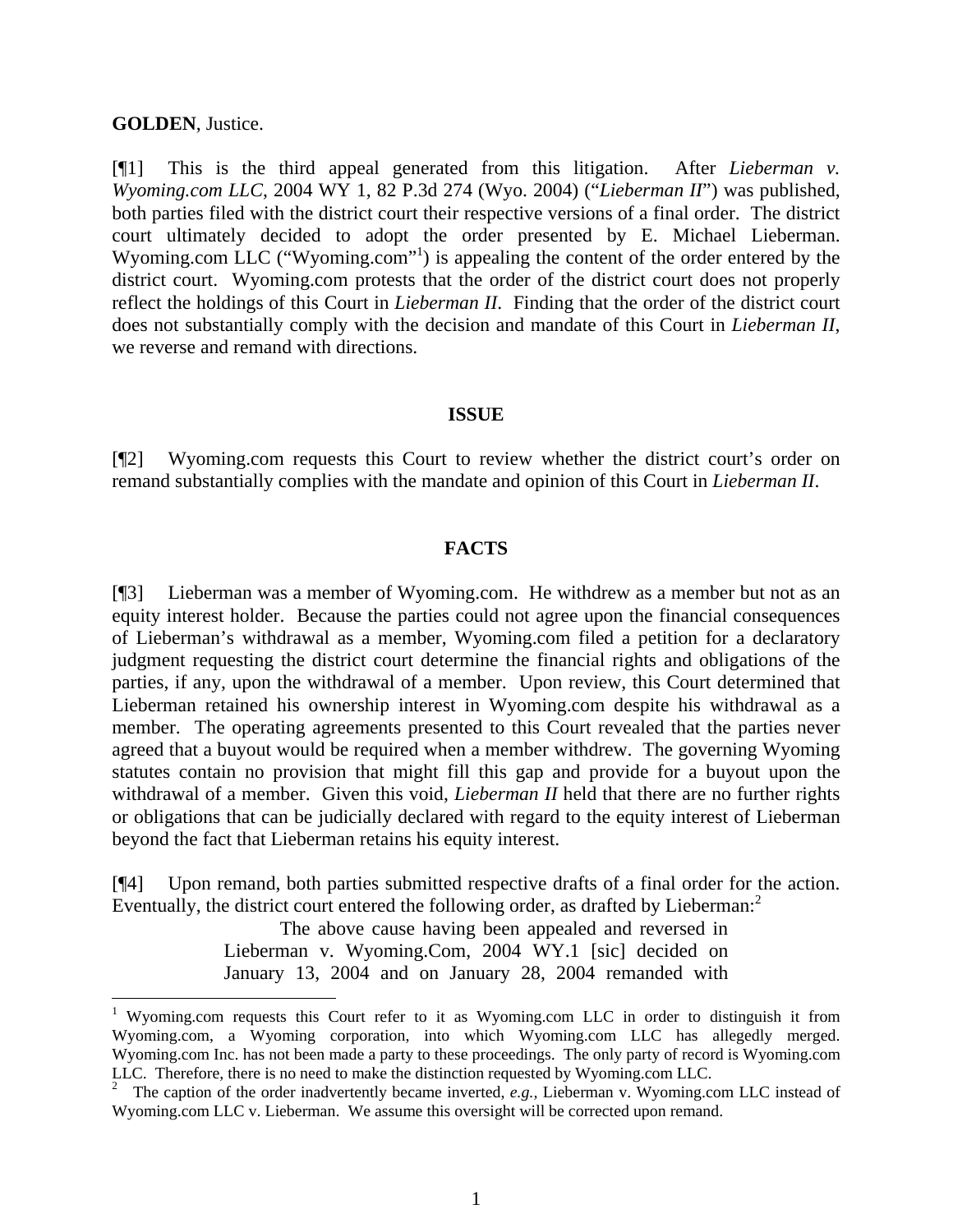specific directions, this Court, now being fully advised, FINDS THAT E. Michael Lieberman maintains his equity interest in Wyoming.com unaffected by his termination as its Vice-President February 27, 1998 and his withdrawal from participation in the management of the company. There has been no divestment of his equity rights as an owner of the business known on February 27, 1998, as Wyoming.com LLC, it is, therefore

ORDERED that (1) the prior decision of the District Court in the above captioned cause is reversed, (2) that E. Michael Lieberman is and remains owner of his equity of the business known on February 27, 1998 as Wyoming.com LLC with all of the rights and responsibilities attendant thereto, and (3) that the [sic] Wyoming.com and its management take immediate steps to implement this Order.

Lieberman filed a motion for discovery after this order was entered, seeking discovery not only from Wyoming.com but also from its successor in interest (specifically naming "Wyoming.com," referring to the corporation, as the successor). The district court initially granted Lieberman's motion to compel discovery. Wyoming.com filed a motion for reconsideration, and the district court, without giving any specific reason, granted Wyoming.com's motion and vacated the order to compel.

[¶5] Wyoming.com, believing the above order of the district court does not substantially comply with the holding of this Court in *Lieberman II*, filed a motion pursuant to W.R.C.P. 59 to alter or amend judgment. The district court denied the motion. Wyoming.com then filed this appeal, continuing to argue that this order does not substantially comply with the findings of this Court in *Lieberman II*.

# **DISCUSSION**

[¶6] Initially, it must be noted that Lieberman challenges the jurisdiction of this Court to hear this appeal on the grounds that it is only a motion for reconsideration in disguise; the time for a motion for reconsideration having long past. We disagree with this characterization of the instant appeal. Wyoming.com is not challenging the substantive holdings of this Court in *Lieberman II*. Wyoming.com is only challenging whether the resulting order of the district court substantially complies with the mandate and opinion in *Lieberman II*. 3

l

 $3$  We do note that this action would have been more properly raised as a writ of mandamus, but since the district court has had the opportunity to consider this issue, first when choosing between proposed orders, and then when it ruled on this issue in the context of Wyoming.com's motion to alter or amend judgment, we accept this appeal in its current form. This is not without precedent. Under almost identical circumstances, this Court has previously decided an appeal without comment as to the procedural posture of the appeal. *See*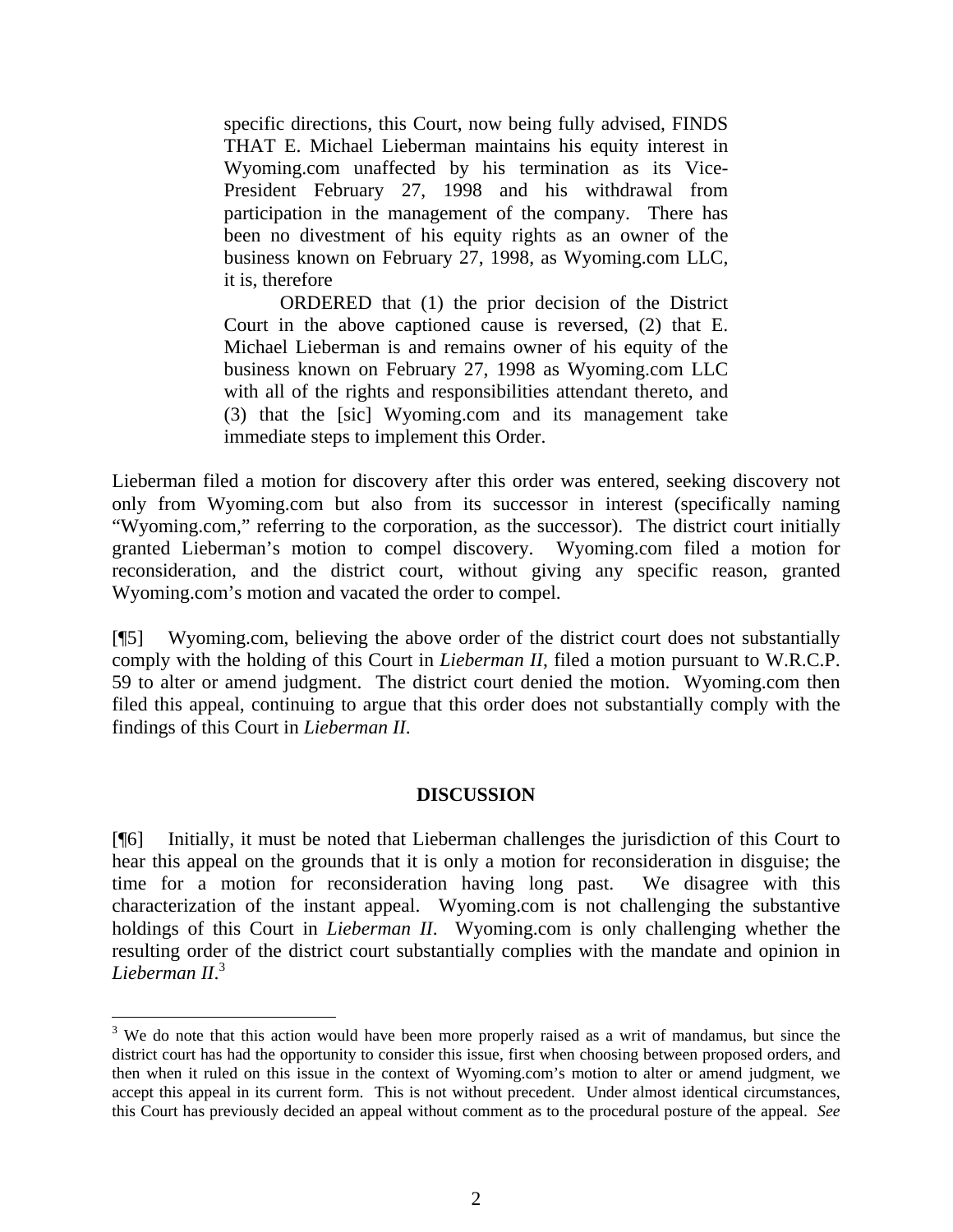[¶7] Having decided this Court has jurisdiction to review the order of the district court, we find the order does not substantially comply with the opinion and mandate of *Lieberman II*. The main flaw with the order is that it does not dismiss the underlying petition. The only question at issue in this action for declaratory judgment regards the potential effects of Lieberman's withdrawal as a member on his equity interest. In *Lieberman II*, this Court, in answering the specific issues raised, determined that the operating agreements reflect that Lieberman possesses an equity interest in Wyoming.com. 2004 WY 1, ¶16, 82 P.3d 274, ¶16. *Lieberman II* further held that Lieberman's withdrawal as a member, in and of itself, did not trigger any further financial rights or obligations from either party. *Id*. at ¶17.

[¶8] More specifically, *Lieberman II* held that no provision exists either in Wyoming statutes or the operating agreements of Wyoming.com requiring any particular disposition of a member's equity interest upon his withdrawal as a member. Thus, Wyoming.com could not legally force Lieberman to sell his equity interest at any particular value, and Lieberman could not force Wyoming.com to buy his equity interest at any particular value. This answered the question presented by Wyoming.com in its petition for declaratory judgment. While not explicitly stated in the opinion, with the question answered, nothing remains but to dismiss the underlying petition. No further proceedings are required to resolve this action. Thus, any order entered pursuant to the mandate and opinion of this Court must include dismissal of the underlying petition.

[¶9] The actions of Lieberman immediately following the entry of the order, as well as his argument on appeal, clearly reveal that he believes the action to be continuing and somehow jurisdiction has been acquired over the successor in interest of Wyoming.com and the order applies to such successor. $4$  His attempt to pursue discovery of financial documents of Wyoming.com LLC and its successor in interest after the entry of the order obviously is based upon this belief. On appeal, Lieberman argues that, under the current status of the case, "the needed declaration of the parties' rights requires further proceedings, so the District Court will know what has occurred in the Company since 1998 that affects those rights." His error, however, is that the original question brought in the petition filed by Wyoming.com in no way relates to anything that has happened since the filing of the petition that might affect the rights of an equity interest holder. This basic procedural framework has never changed. Lieberman's attempt to obtain information regarding "what has occurred in the Company since 1998 that affects" the equity interest he held in Wyoming.com LLC at the time he withdrew as a member, while understandable, has no place in the current action.

# **CONCLUSION**

 $\overline{a}$ 

*Sanders v. Gregory*, 652 P.2d 25 (Wyo. 1982) (direct appeal of content of order of trial court entered pursuant to remand from this Court). 4

<sup>&</sup>lt;sup>4</sup> Since the corporation is not a party to these proceedings it is impossible for the order to refer to the corporation. Any argument by Lieberman to the contrary is frivolous.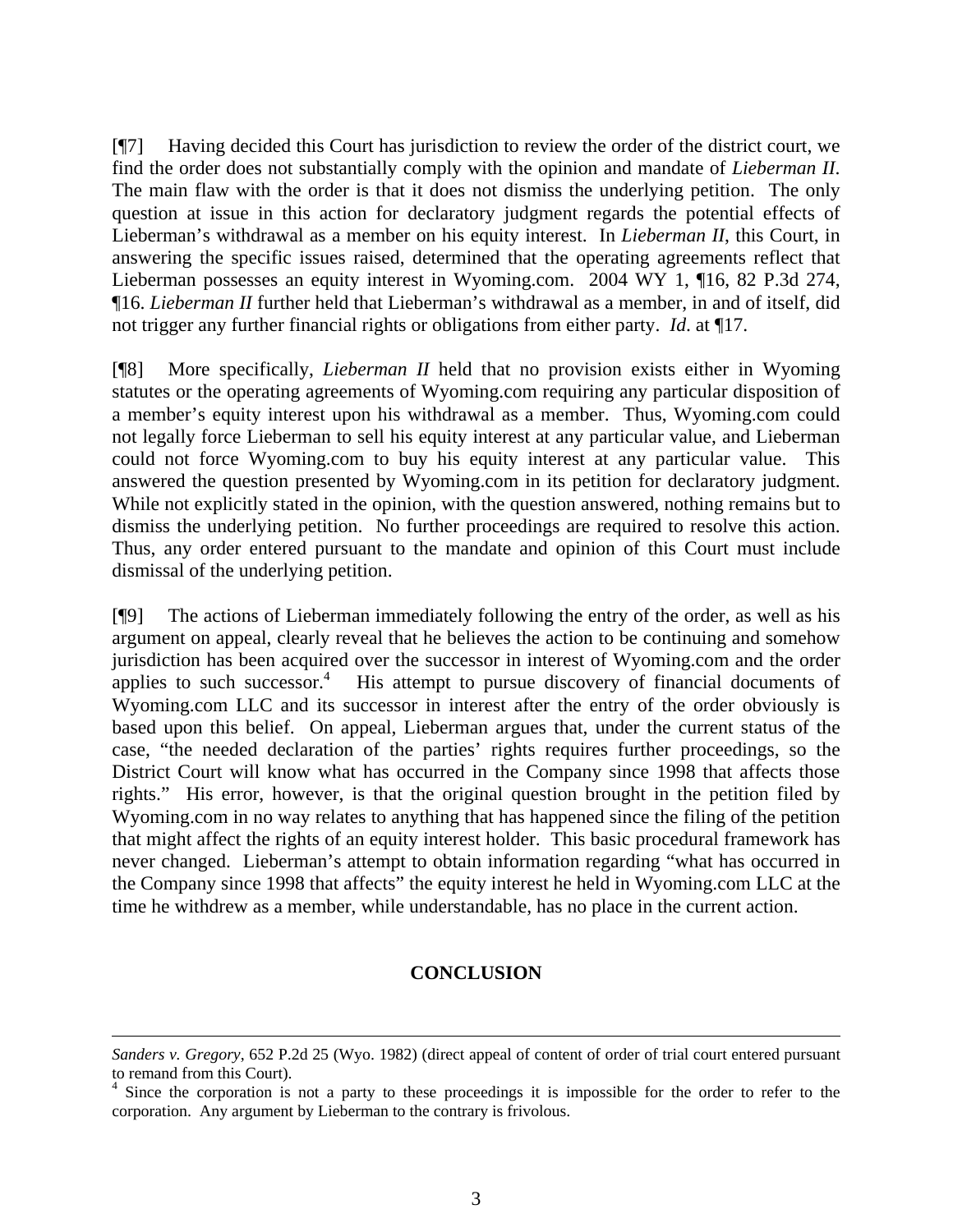[¶10] This action can be summed up fairly easily. Lieberman withdrew as a member of Wyoming.com. The parties were uncertain of the financial consequences of such withdrawal so Wyoming.com filed a petition for declaratory judgment asking solely for a declaration of the financial rights and obligations of the parties, if any, upon the withdrawal of a member. The judicial answer to that question is that the withdrawing member simply retains his equity interest. The member's withdrawal does not trigger any forced buyout procedure of the withdrawing member's equity.

[¶11] As specifically applied to this case, Lieberman simply retains his equity interest and nothing further is required of either party as a direct result of Lieberman's withdrawal as a member. Wyoming.com is not required to buy Lieberman's equity interest at Lieberman's asking price, and Lieberman is not required to sell his equity interest back to Wyoming.com at any specified buyout price. With the question answered, the petition should be dismissed. The order of the district court is reversed, and the case is remanded for the entry of an order consistent herewith.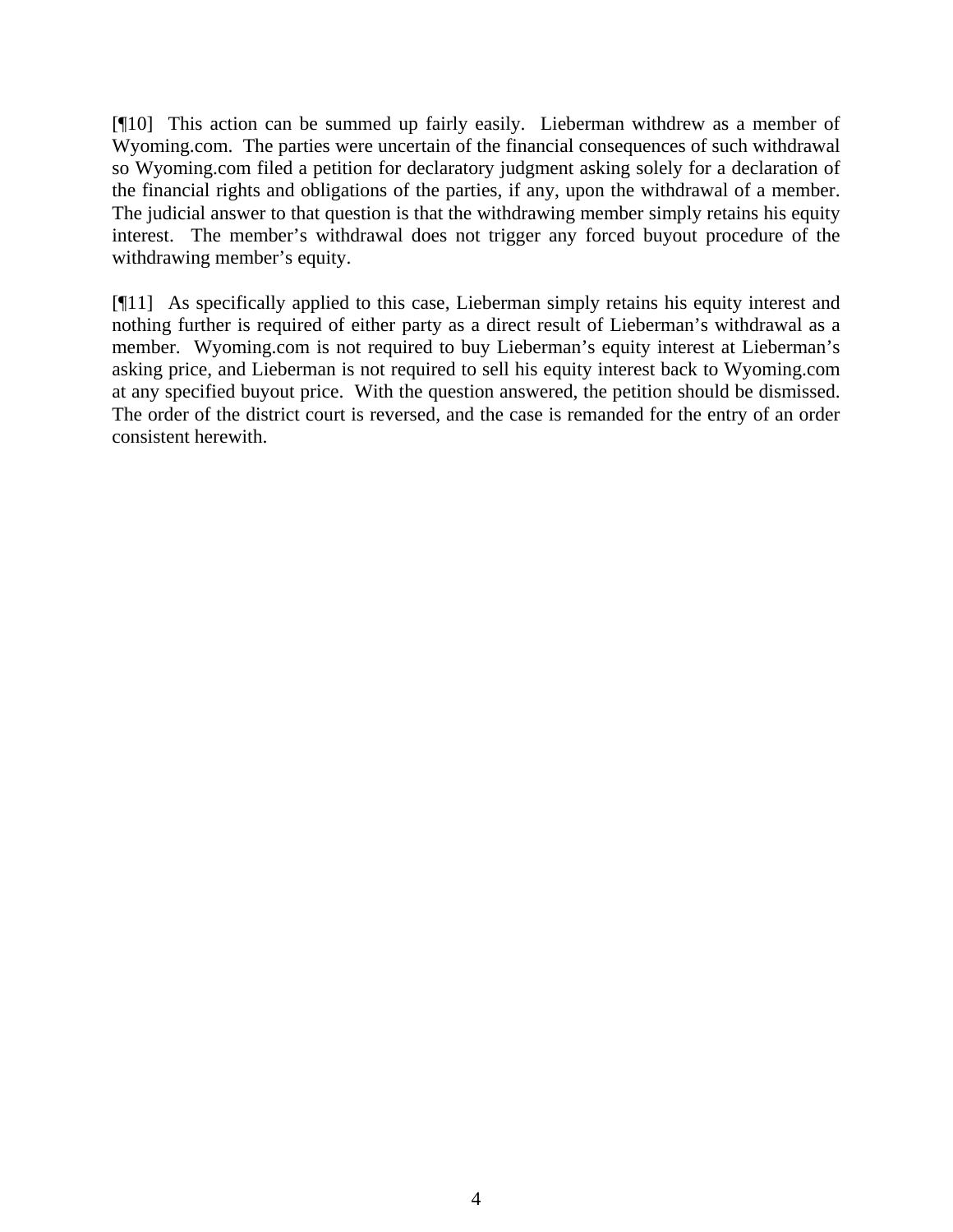# **KITE, Justice, specially concurring**.

[¶12] I concur with the result reached by the majority in this matter solely because it is mandated by *Lieberman v. Wyoming.com LLC*, 2004 WY 1, 82 P.3d 274 (Wyo. 2004). I joined Justice Lehman's dissenting opinion in that case because I found it more appropriate to allow a minority interest owner in an LLC a mechanism to realize the value of his equity interest. Given the majority's ruling that Mr. Lieberman owns an equity interest, but neither the operating agreement nor the statute provide a method for him to realize the value of that interest, there is nothing left for the district court to order Wyoming.com LLC to do. Consequently, the order at issue in this case exceeded this Court's mandate. However, I suspect this is not the end of the story. We have not had the occasion to address Mr. Lieberman's rights as a minority owner in the LLC nor the obligations of the LLC to him as a minority interest owner. Those rights and responsibilities in the context of other forms of business organizations are well developed and may provide guidance in the realm of the LLC. *See* Harvey Gelb, *Fiduciary Duties and Dissolution in the Closely Held Business*, 3 Wyo. L. Rev. 547 (2003); Sandra K. Miller, *What Standards of Conduct Should Apply to Members and Managers of Limited Liability Companies?* 68 St. John's L. Rev. 21 (1994); and Franklin A. Gevurtz, *Squeeze-outs and Freeze-outs in Limited Liability Companies*, 73 Wash. U.L.Q. 497 (1995).